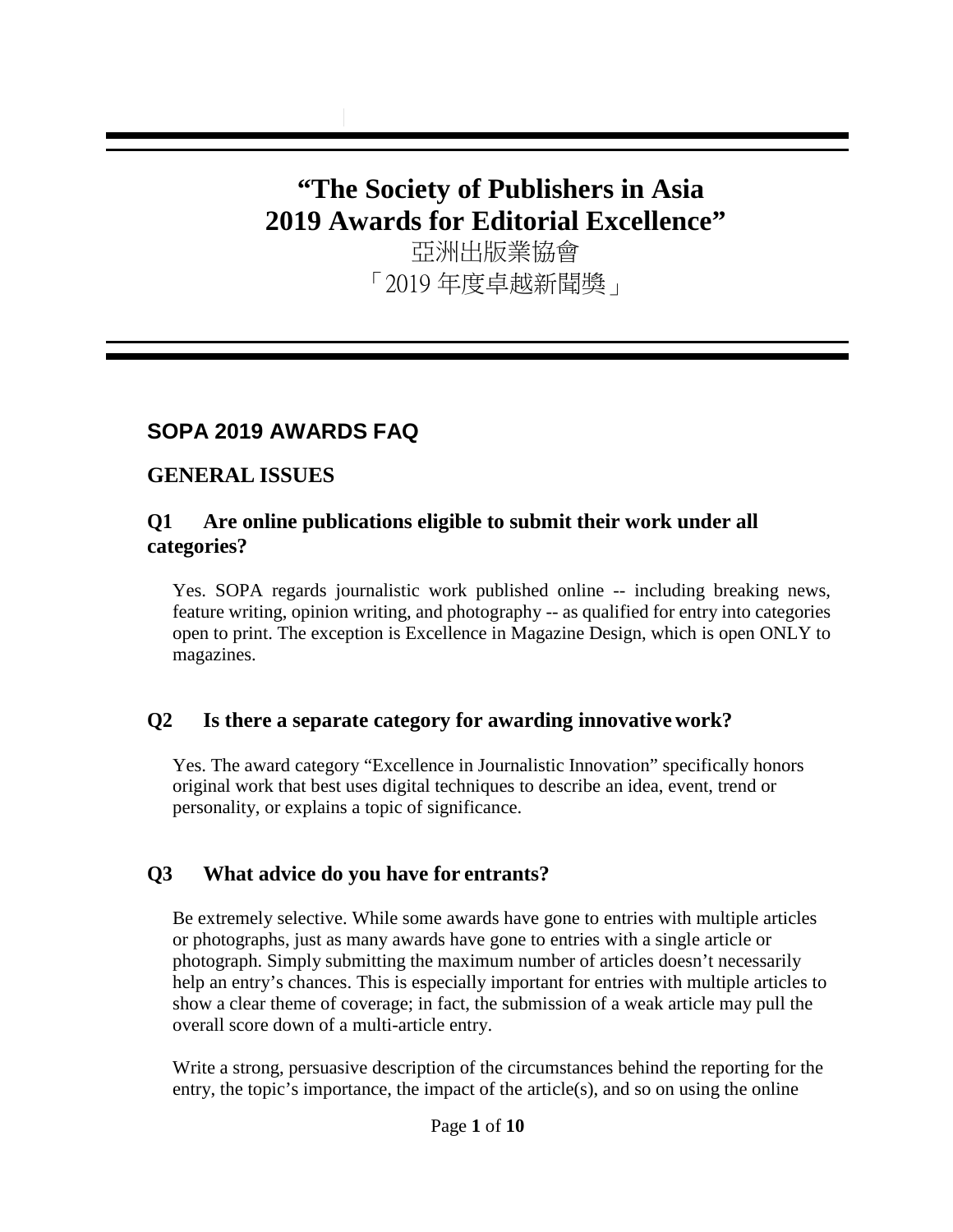nomination letter. Judges come from all over the world and will be reviewing work done months ago. While they are all senior, seasoned journalists and ex-journalists, they may not be as familiar with the circumstances surrounding the work submitted. If you don't explain clearly why the work matters, what impact it had, or how difficult it was to obtain, they won't be able to get a full sense of the quality of the entry.

Presentation matters. If you are submitting online works, list up to three URLs or, for the Excellence in Photography category, upload a compressed package of up to 5 photographs, in the description and supply an ID and password if necessary. If you are submitting print entries, include all the parts of each entry as a single PDF file. Make it easy for judges to evaluate your entry by showing the editorial context or how it appeared when it was published.

## **Q4 Can non-SOPA members enter the awards?**

Yes. The SOPA Awards aim to raise journalistic standards across the Asia Pacific region. Entries from all publications in the region, be they SOPA members or otherwise, are welcome. Assessment is based on the quality of journalistic work.

## **Q5 When will you announce finalists for the awards?**

Finalists will be announced in May, and the awards will be presented at a gala dinner on May 29th, 2019. A complete listing of the Award winners will be posted on the SOPA Awards website [www.sopawards.com](http://www.sopawards.com/)

## **THE ENTRY PROCESS**

## **Q1 What are the options for submitting entries?**

All submissions will be submitted electronically https://sopawards.awardsplatform.com/. No hard copy submissions will be accepted.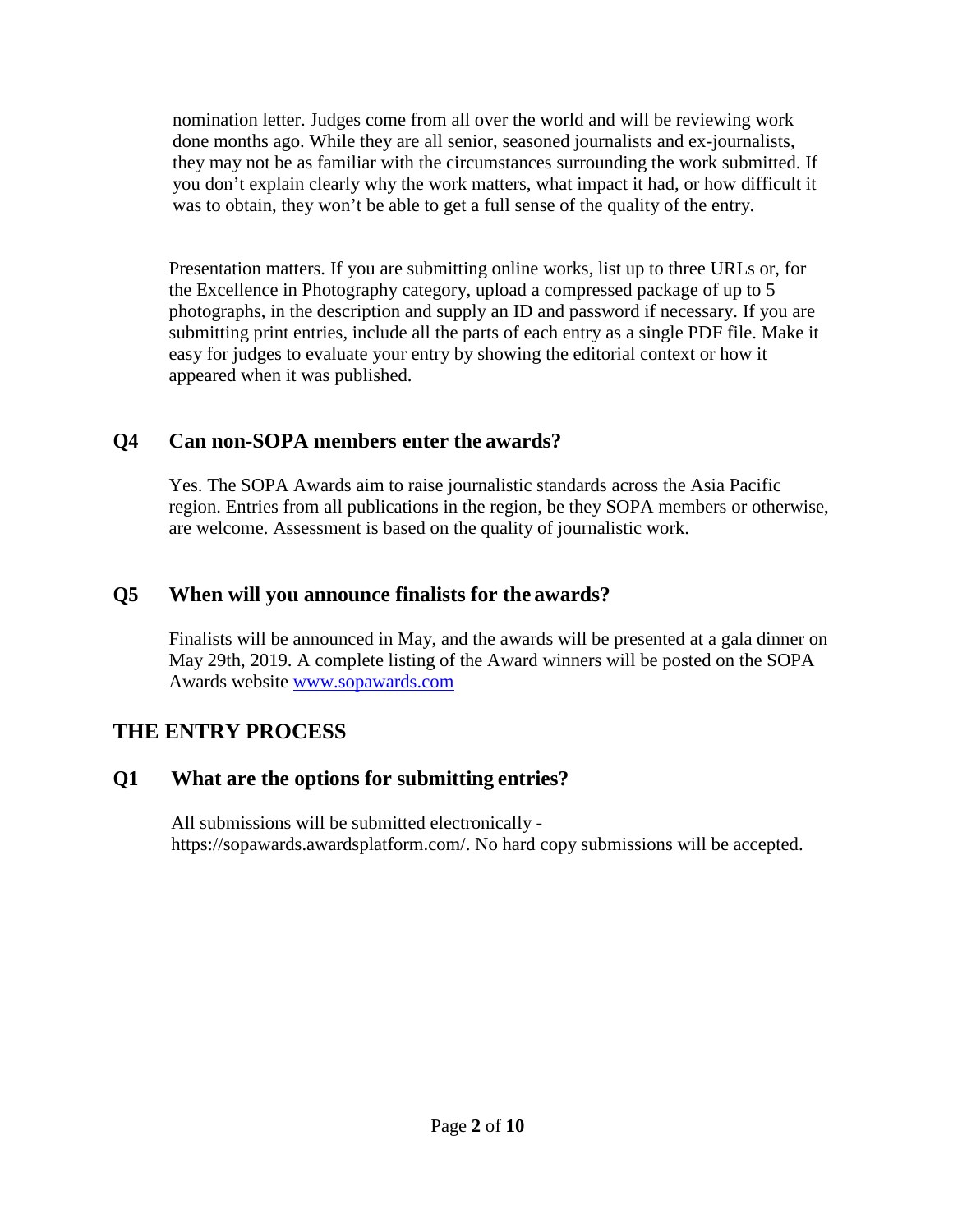## **Q2 Can we submit files in any other soft-copy format besidesPDF?**

Yes. Up to THREE URLs may be submitted.

Exceptions are: Excellence in Feature Writing, which is limited to ONE article per entry; Excellence in Video Reporting, which is limited to ONE video per entry; and, Excellence in Magazine Design, which is limited to ONE edition of a magazine only.

Excellence in Photography, which allows up to FIVE photographs.

## **Q3 How should the work(s) for each entry be submitted?**

Submit only PDF or web versions for entries. Do not submit both PDF and web versions.

For copies of work(s) as a PDF file, submit in the form they were originally published, rather than as text files reprinted from databases. This will allow judges to see the entry as it originally appeared. If the submission is in a photo category, submit photos as they were published. For entries displaying more than the maximum number of photos allowed, indicate which photos should be considered.

For the Excellence in Magazine Design entries, the whole book should be submitted and is limited to ONE edition of that magazine.

Exceptions are:

Excellence in Feature Writing, which is limited to ONE article per entry; Excellence in Video Reporting, which is limited to ONE video per entry; and, Excellence in Photography, which allows up to FIVE photographs.

PDFs should be configured to output for the web to reduce file size. Advertising may be omitted.

Do not place the URLs in the nomination portion of the entry form. If the entry is behind a paywall, the entrant should provide an ID and password. The URL should remain active during the judging period, from February to the end of May.

All submitted URLS should be hosted on the website where the work was initially published, including the Video Reporting category.

In addition, you MUST include any challenge to the fairness or accuracy of an entry as well as the publication's response to the challenge, including published corrections and clarifications.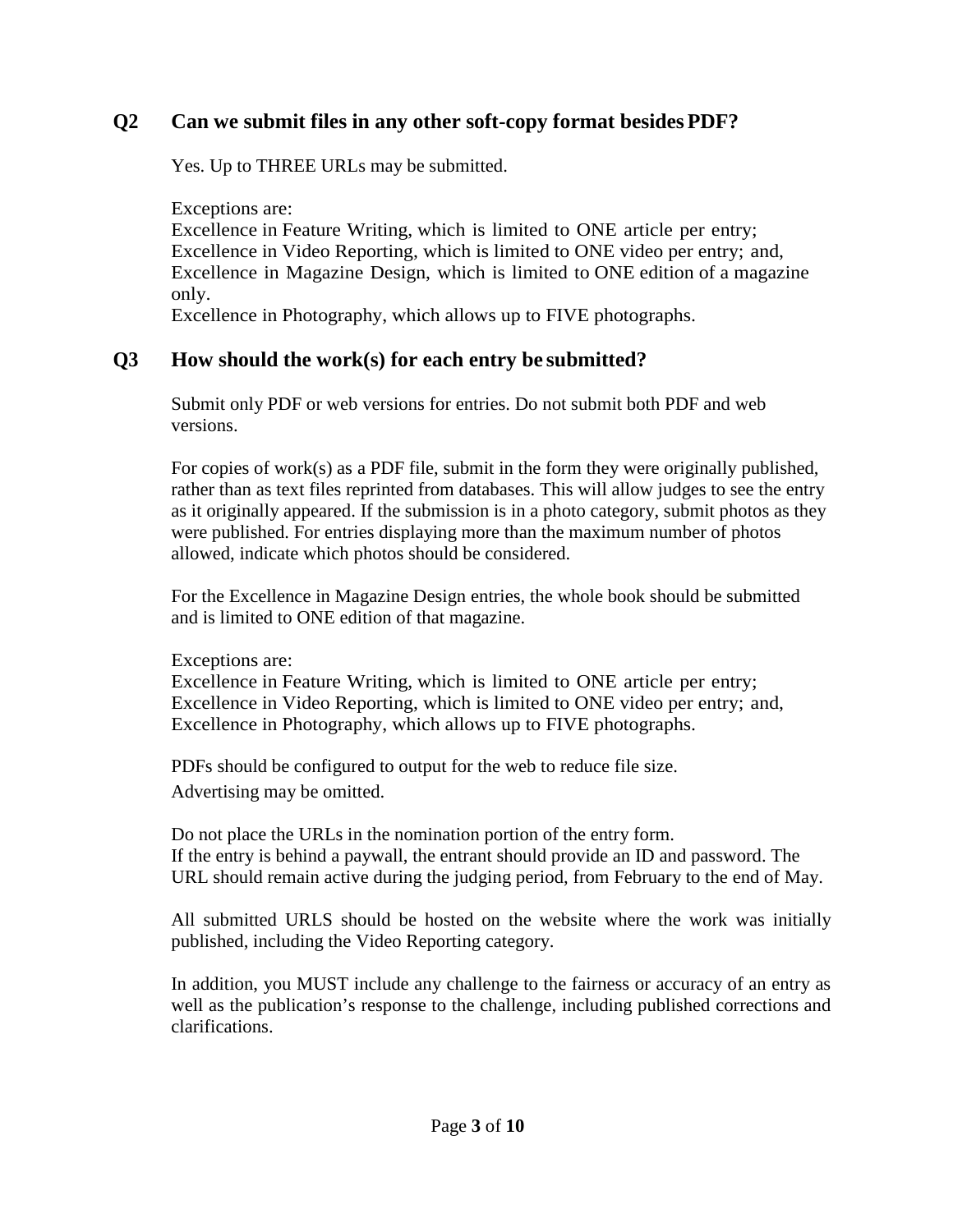## **Q4 What should the nomination letter include?**

You should explain why the entry deserves consideration, the publication's editorial objectives and how the entry helped fulfill those objectives. You may also provide additional information about the entry to assist the judges to contextualise the article.

In the case of entries with multiple articles or photographs, you must explain the unifying theme of coverage they collectively address. Entries will be judged by how well they fulfill the objectives described in the nomination letter.

The nomination letter is of fixed length for all entries.

## **Q5 Can the entry forms and nomination letters be filled out inChinese?**

Entry forms in Group C must be in both English and Chinese. Only the Nomination Letter part of Group C entries must be completed in Chinese. The English information provided in the other parts of the entry form will be used for the presentation during the award ceremony.

#### **Q6 What are the criteria for submissions in the various groups?**

Awards are divided into three groups: A, B and C.

A – English-language newspapers, magazines and online publications, including wire services and websites, that circulate widely in three or more countries in the Asia-Pacific region, and are considered international media should enter in Group A;

B – English-language newspapers, magazines and online publications, including wire services and websites, that circulate primarily in one or two countries in the Asia-Pacific region, and are considered to be regional or local media or industry publications in areas like travel or finance should enter in Group B;

C – Chinese-language newspapers, magazines and online publications, including wire services and websites, that circulate in the Asia-Pacific region should enter in Group C.

Note: online publications that are affiliated with, or part of, a print publication should enter in the same category as their affiliated print publication.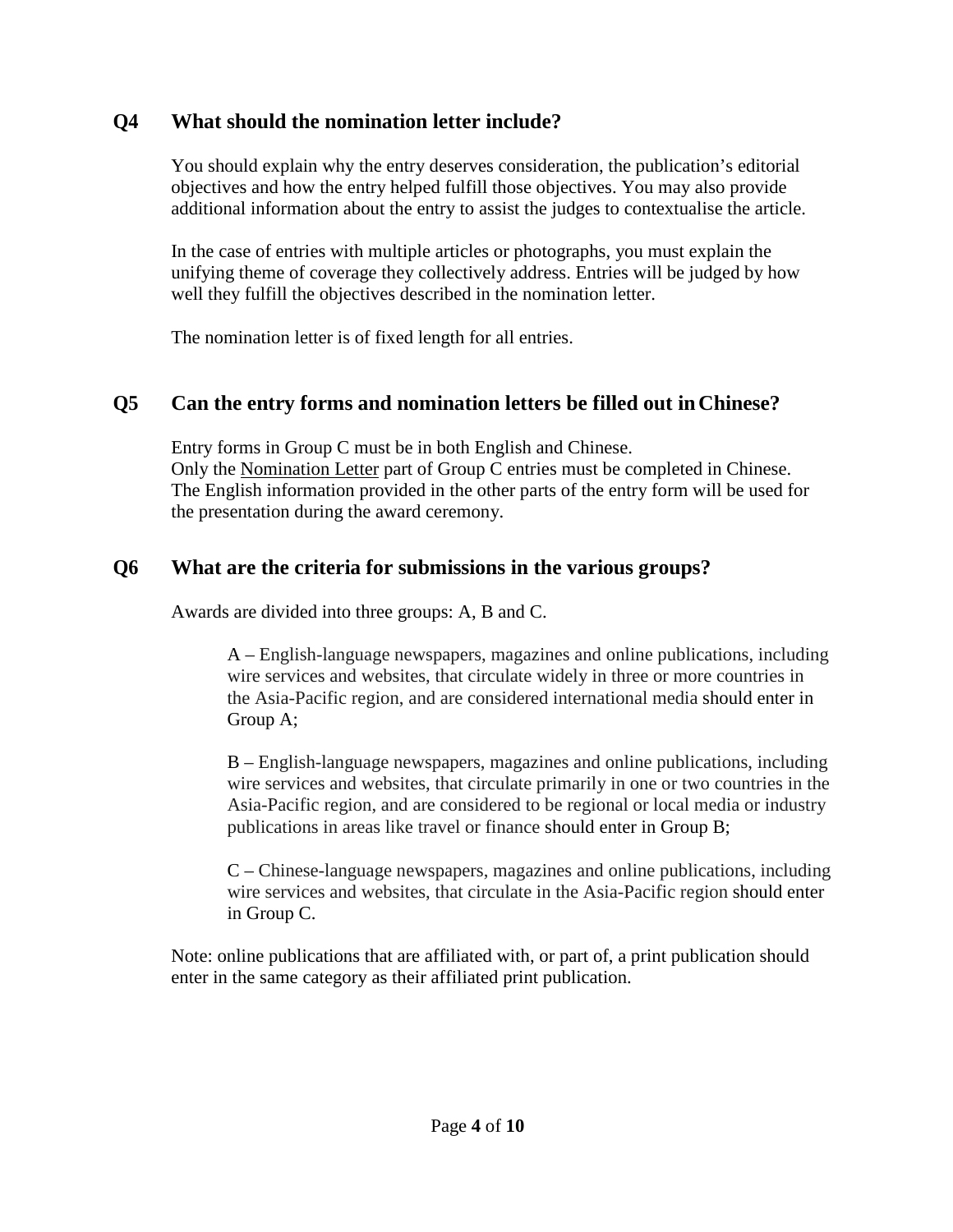## **Q7 Can publications in languages other than Chinese and Englishparticipate in the awards?**

Regrettably, we are unable to accept entries in other languages due to resource limitations. We hope in the future to be able to expand the awards.

## **Q8 Can publications in Group B apply to be judged in Group A and vice versa?**

No.

#### **Q9 How many entries can we submit?**

Each publication may submit a maximum of TWO entries per category except in the following categories: SOPA Award for Public Service Journalism and Excellence in Magazine Design. In those categories, each publication may submit only ONE entry.

For example, a publication can submit two entries in the Excellence in Reporting Breaking News category, two entries in the Excellence in Feature Writing, two entries in the Excellence in Business Reporting categories and so forth.

#### **Q10 How many articles or photos can be submitted as part of eachentry?**

It depends on the category.

- In Excellence in Investigative Reporting, Journalistic Innovation, Reporting Breaking News, Business Reporting, Human Rights Reporting, Reporting on Women's Issues, Information Graphics, Reporting on the Environment, Opinion Writing, Arts and Culture Reporting, Explanatory Reporting and The Scoop Award each entry may include a maximum of THREE pieces of work, of which more than half must be written articles. That means, for example, an entry that has three pieces of work can comprise two written articles and some other nonwritten article element, such as a photo, video or graphic. So entries in these categories that comprise a single piece of work must be a written article; if they have two pieces of work, both must be written articles; if they comprise three pieces of work, at least two must be written articles. This is in recognition of the increasing multimedia nature of journalism, while preserving an emphasis on written work.
- In the Excellence in Photography category, each entry may include a maximum of FIVE pieces of work.
- Multimedia entries that incorporate interactive graphics should be submitted in the Excellence in Journalistic Innovation category.
- In the Excellence in Magazine Design category, entries are limited to ONE issue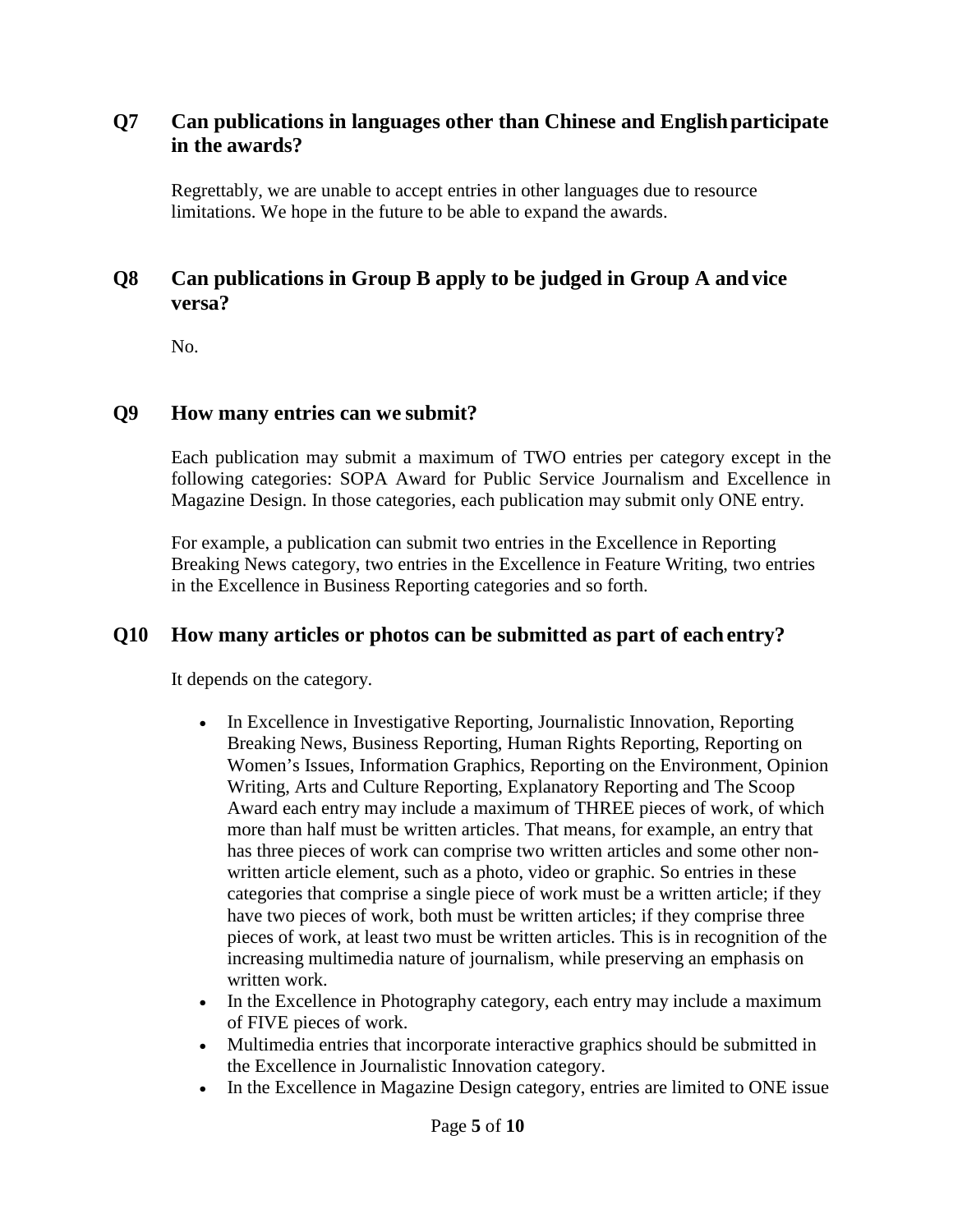per entry.

- In the Excellence in Feature Writing category, entries are limited to ONE article per entry.
- In the Excellence in Video Reporting, entries are limited to ONE video per entry.
- In the SOPA Award for Public Service Journalism, entries can consist of a single piece or up to a maximum of five works of journalism.Examples can comprise a single package of written work/photos/video or a series of written works/photos/videos.

# **Q11 Do sidebars count against the three-article limit in entries?**

Yes, sidebars do count. Videos embedded in an article do not count as a separate submission.

# **Q12 We're very busy. Can we get an extension on the entry deadline?**

No. This is a strict deadline.

## **Q13 Are there any special rules governing the submission of entriesfrom online publications or independent online media?**

An online publication may be an independent website or part of a print or broadcast organization.

URLs and web versions are acceptable for all categories except Excellence in Magazine Design. The work(s) should have been first published in 2018. Entries may be a single item or a continuing project.

Websites requiring passwords must provide a single username and password to be used by the judges. It is up to the entrant to ensure that judges are able to access URLs during the judging period (February to May).

## **Q14 We're a newly launched magazine with less thank four published issues. Canwe enter the awards?**

The clause in the rules "Magazines must be issued at least four times a year" refers to the frequency of publication. Only entries that have been published or distributed at least four times in the calendar year 2018 are accepted.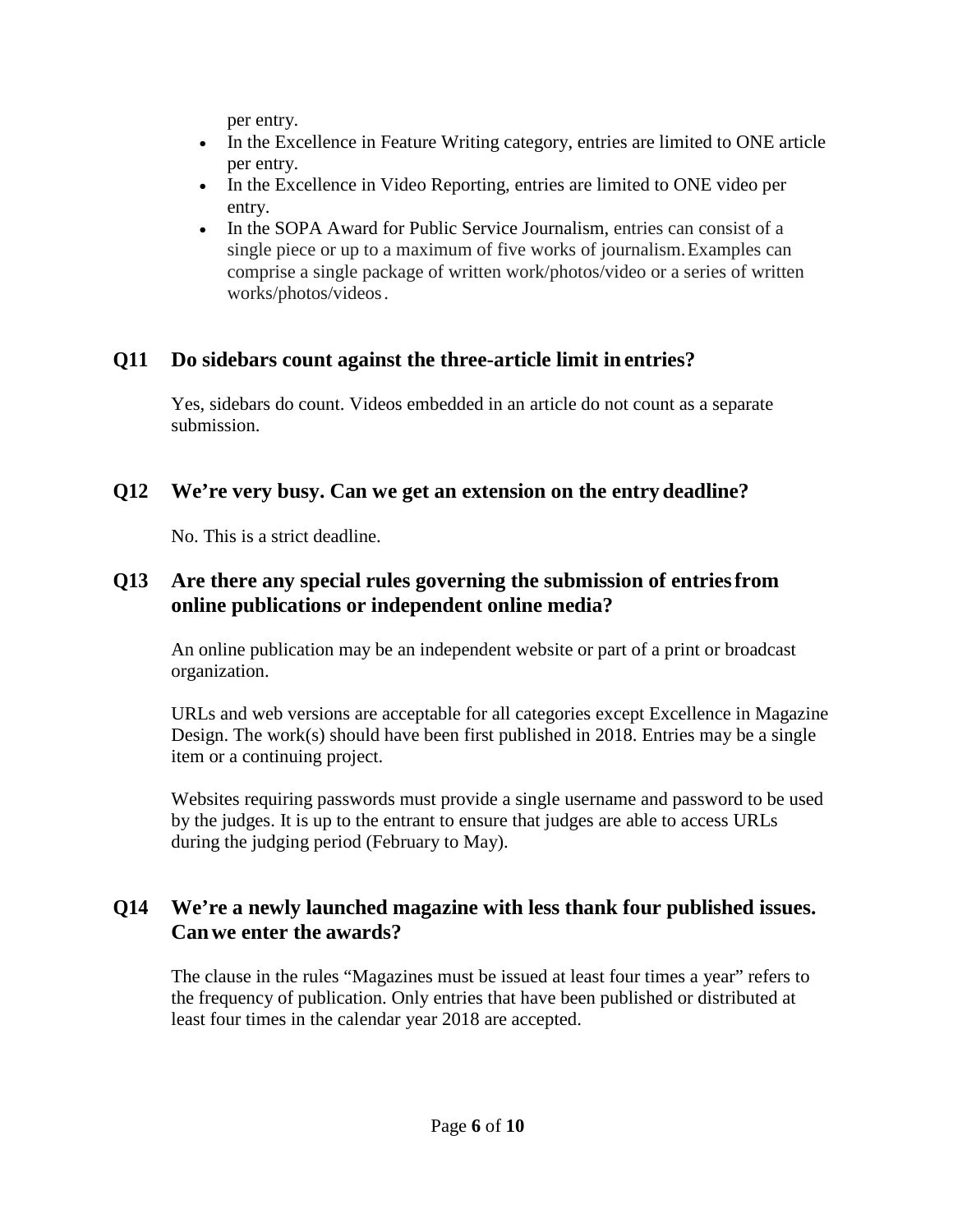## **Q15 Can we submit photographs produced by other publications?**

No. Entries must have been taken by, or exclusively for, the entering publication.

## **Q16 For Excellence in Photography, if I am submitting five photos from a series of 10, how should I submit it?**

If you are submitting the photos as a packet, upload the photos as a compressed zip file.

For PDFs depicting photographs that are part of an article clearly indicate which five photos you are submitting. In the past, entrants have drawn a red highlight or red rectangle around the images for consideration for the award.

# **THE JUDGING PROCESS**

## **Q1 How does the judging process work?**

Starting with this year's awards, the SOPA Awards will be adopting a new judging process to handle the growing number of entries.

The judges are experienced journalists, academics, and former journalists from around the world. Because of the large number of entries, the SOPA judging process has two stages. In stage one, panels of judges consisting primarily of academics with several years of SOPA judging experience will choose up to 15 entries from each category for consideration in the second round. In that second and final round, three-person specialist panels of judges will determine a shortlist of three entries in each category, including a winner and a runner-up. Each of the specialist panels will have a lead judge, who is responsible for breaking ties and resolving any disputes. In the case of a deadlock or disputes, the lead judge seeks the assistance from the Head of Judges.

The Head of Judges is a journalist or a former journalist with minimal ties to award entrants and potential entrants. Judges are chosen so as to ensure there are no conflicts of interest or potential conflicts of interest with the publications entering the category they are judging.

## **Q2 Will awards be given in all categories?**

If there are insufficient entries in a given category, no award will be given. Also, if in the opinion of the judging panel, the quality of entries does not merit an award, no award will be given. For those categories, SOPA will not refund the entry fee but will apply a credit towards entries for next year.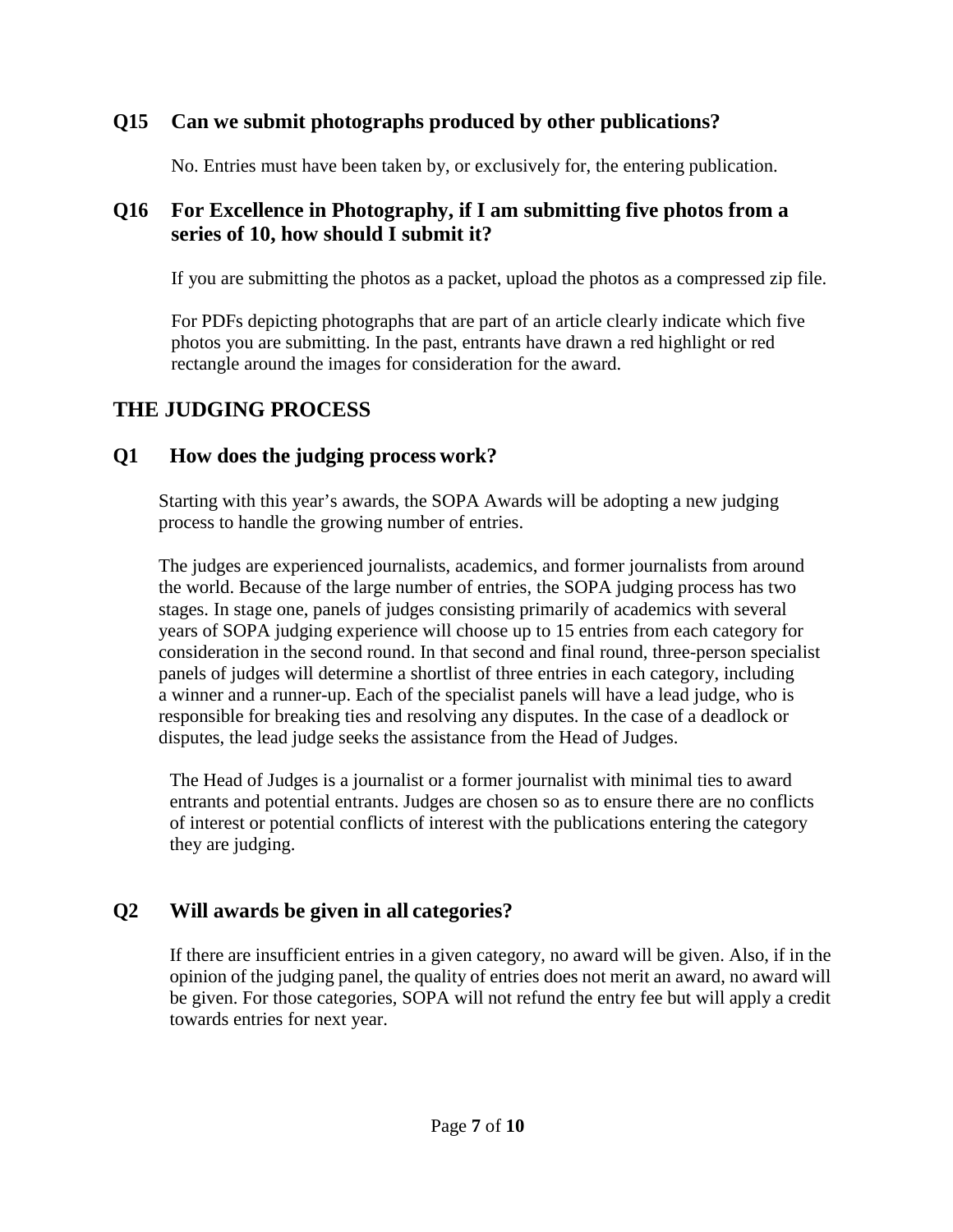## **ENTRY CRITERIA**

## **Q1 Can work done principally from outside the Asia-Pacific region be entered?What about joint-venture articles in which one reporter is in the Asia-Pacific region andone reporter is outside the region?**

Entries must show a substantial emphasis on the Asia-Pacific region, and substantial journalistic work must have been done in the Asia-Pacific region. So work done principally from outside the Asia-Pacific region, even if it has a substantial emphasis on the region, is ineligible. However, articles that are reported partly in the region and partly outside the region are eligible if substantial journalistic work was done in Asia-Pacific.

## **Q2 Can translated articles be entered in the awards?**

No. Articles must be entered in the language in which they were originally published.

## **Q3 Is work from Afghanistan/Iraq eligible for entry?**

For the purposes of the awards, the Asia-Pacific region is defined to include the region of Afghanistan and the Central Asia republics, in addition to the Indian subcontinent, North and East Asia, Southeast Asia, Australia, New Zealand and Pacific Islands.

Iraq, Iran and the Middle East are not included in this definition and hence work from those places is not eligible for entry.

## **Q4 Must entries in the Excellence in Opinion Writing category be writtenby the publication's staff, or can they be from outside contributors?**

They should be from regular contributors, although the authors need not be on staff.

#### **Q5 Can opinion pieces be submitted in categories other than for Excellence in Opinion Writing?**

Articles that have appeared on op-ed pages rather than on news pages can be submitted in reporting categories, but will be judged on their standard of reporting and writing.

## **Q6 What kinds of photos are eligible to enter in the Excellence in Photography category?**

Entries in this category must be of journalistic pursuit.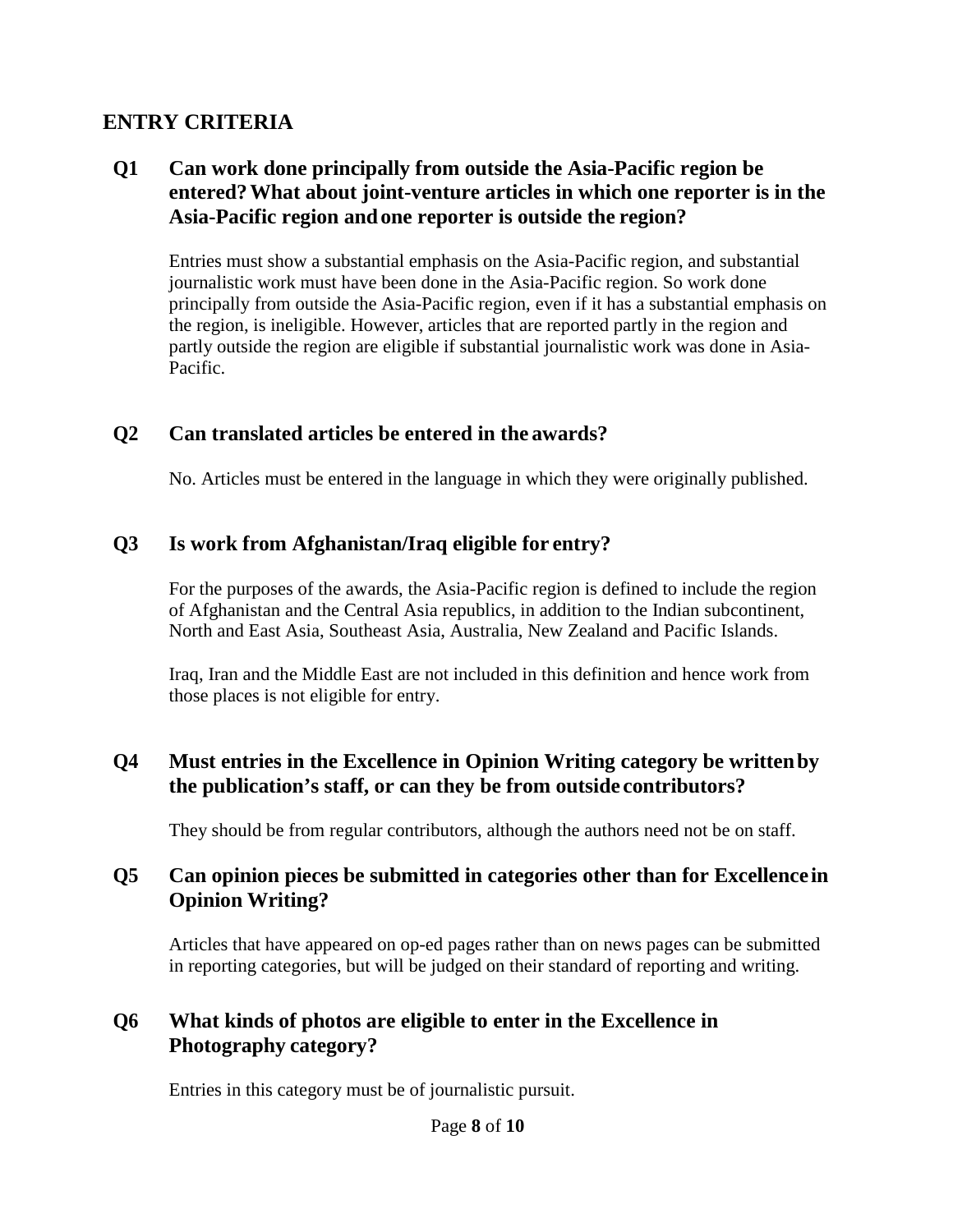## **Q7 What kinds of articles should be entered in the Excellence inReporting Breaking News category?**

Entries in this category must have been written and reported on deadline as part of coverage of spot news. So, features cannot be entered in this category, unless written and reported as part of immediate spot coverage.

## **Q8 What kinds of articles should be entered for The ScoopAward?**

The Scoop Award is for an exclusive story on a topic of significance.

#### **Q9 Can entries comprise both online and print articles andphotographs?**

Entries can contain a mix of online and print articles and photographs. For Excellence in Journalistic Innovation and Excellence in Video Reporting, only online entries are accepted [whereas for Excellence in Magazine Design, only print entries are accepted.] Please do not exceed the limit on the number of articles and photographs per entry. Entries comprising more than a single article or photograph must demonstrate a clear theme of coverage articulated in the nomination letter.

## **Q10 Why the need for the editor's contact details?**

The rules for the Awards stipulate that entries must be on behalf of a publication, not an individual entry. As such, all entrants will be required to provide the editor's name, email address and telephone contact number acknowledging that the editor is aware of the submission.

#### **Q11 What kind of stories are suitable for the SOPA Award for Public Service Journalism?**

Any journalistic work that has a significant impact on public affairs in the Asia-Pacific region. Some examples of past SOPA Award winners that would be suitable for submission in this new category are:

*• The International New York Times, [The Plight of the Rohingya of Myanmar](https://2015.sopawards.com/wp-content/uploads/2012/11/The-Plight-of-the-Rohingya-of-Myanmar.pdf) (2015 Award of Excellence in Human Rights Reporting, Group A)*

*• The Cambodia Daily, [Still Taking a Cut](https://2017.sopawards.com/wp-content/uploads/2017/03/Still-Taking-a-Cut.pdf) (2017 Award for Excellence in Investigative Reporting, Group B)*

*• Ming Pao/*明報*,* 權貴 *BVI* [離岸公司與利益衝突調查系列](https://2015.sopawards.com/wp-content/uploads/2012/11/%E6%AC%8A%E8%B2%B4BVI%E9%9B%A2%E5%B2%B8%E5%85%AC%E5%8F%B8%E8%88%87%E5%88%A9%E7%9B%8A%E8%A1%9D%E7%AA%81%E8%AA%BF%E6%9F%A5%E7%B3%BB%E5%88%97.pdf) *(2015 Award for Excellence in Investigative Reporting, Group C)*